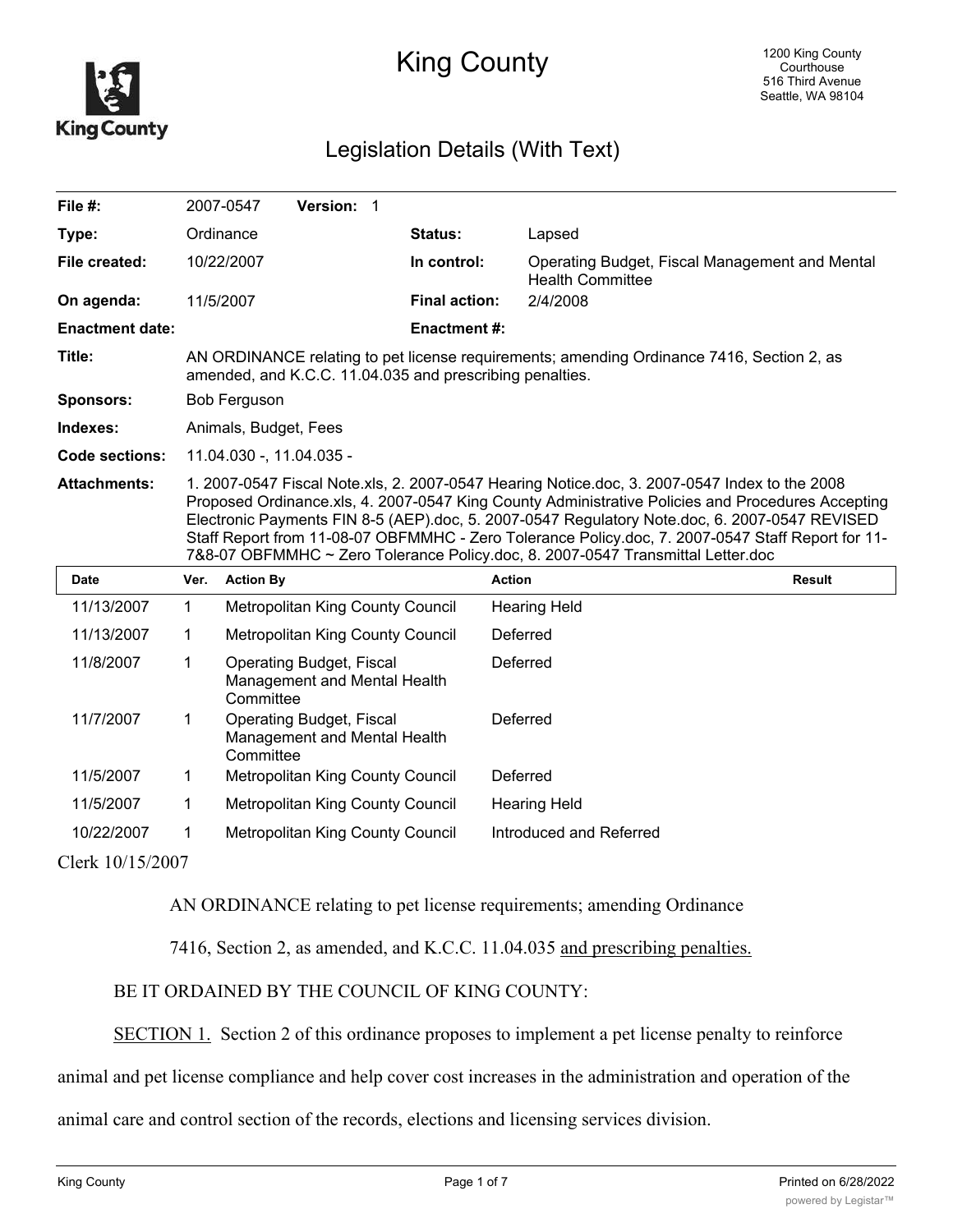SECTION 2. Ordinance 7416, Section 2, as amended, and 11.04.030 and 11.04.035 are each hereby amended to read as follows:

## **11.04.030 Pet licenses - required - issuance - penalty - fee use - improper checks - exceptions**.

A. All dogs and cats eight weeks old and older that are harbored, kept or maintained in King County shall be licensed and registered annually.

B. Pet licenses shall be issued by the animal care and control section and may be issued by veterinarians, pet shops, catteries and kennels and other approved locations upon application and the payment of a license fee made payable to the department of finance according to the schedule provided in K.C.C. 11.04.035 of this chapter.

 1. Pet licenses for unaltered dogs and cats shall be valid for a term of one year from issuance, expiring on the last day of the twelfth month. Pet licenses for altered dogs and cats shall be valid for one year, expiring on the last day of the twelfth month. There is no proration of any license fees. Renewal licenses shall retain the original expiration period whether renewed before, on or after their respective renewal months.

2. Juvenile licenses must be obtained for pets from eight weeks to six months old.

 3. King County residents sixty-five years old or older may purchase a special permanent license for the lifetime of cats or dogs that are neutered or spayed and for which they are the registered owners when the animals are maintained at the owners' registered addresses. Those residents shall not be required to annually purchase a new license for the lifetime of the licensed animals though no person shall be issued more than three special permanent animal licenses for any combination of three cats and dogs for which the person is the registered owner.

4. Applications for a pet license shall be on forms provided by the animal care and control section.

 5. License tags shall be worn by dogs at all times. As an alternative to a license tag, a dog or cat may be identified as licensed by being tattooed on its right ear or on its inside right thigh or groin with a license number approved or issued by the animal care and control section.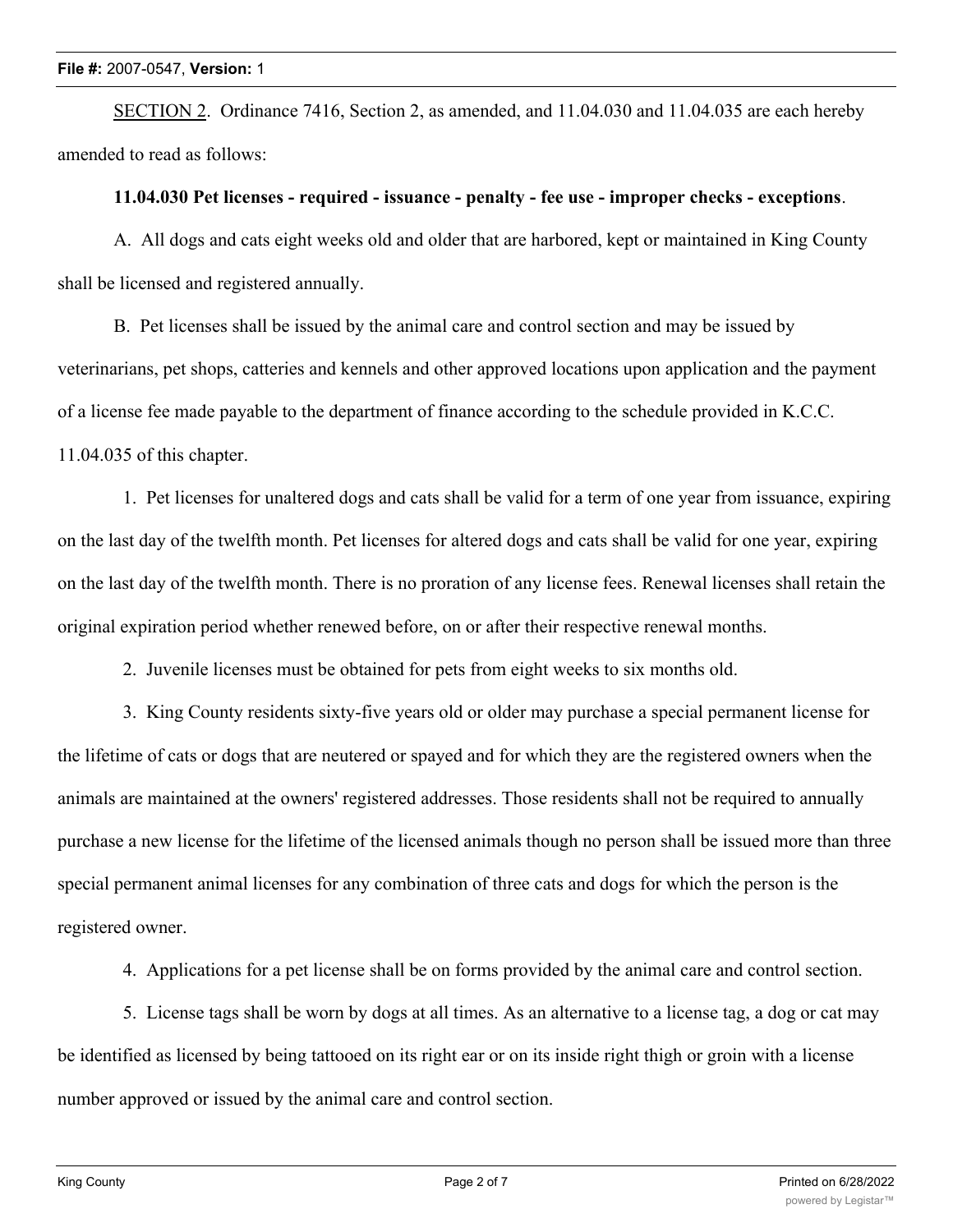6. Owners of dogs or cats who hold valid licenses from other jurisdictions and who move into King County may transfer the license by paying a transfer fee. The license shall maintain the original license's expiration date.

 7. It is a violation of this chapter for any person to sell or transfer ownership of any pet without a pet license. The King County animal care and control authority shall be notified of the name, address and telephone number of the new owner by the person who sold or transferred the pet.

 8. An applicant may be denied the issuance or renewal of a pet license, if the applicant was previously found in violation of the animal cruelty provisions of K.C.C. 11.04.250 or convicted of animal cruelty under RCW 16.52.205 or 16.52.207.

a. An applicant may be denied the issuance or renewal of a pet license for up to:

 (1) four years, if found in violation of the animal cruelty provisions of K.C.C. 11.04.250 or convicted of a misdemeanor under RCW 16.52.207; or

(2) indefinitely, if convicted of a felony under RCW 16.52.205.

 b. Any applicant who is either or both the subject of a notice and order under K.C.C. 11.04.250 or charged with animal cruelty under RCW 16.52.205 or 16.52.207, or both, may have the issuance or renewal of their pet license denied pending the final result of either the notice and order or charge, or both.

 9. The denial of the issuance or renewal of a pet license is subject to appeal, in accordance with K.C.C. 11.04.270.

10. Pet (dog or cat) owners shall be subject to a penalty according to the schedule provided in Section 11.04.035 for failure to comply with the licensing requirement per section 11.04.030 A.

C. A late penalty shall be charged on all pet license applications, according to the schedule provided in K.C.C. 11.04.035.

D. All fees and fines collected under this chapter shall be deposited in the county current expense fund and shall be distributed according to K.C.C. 11.04.035.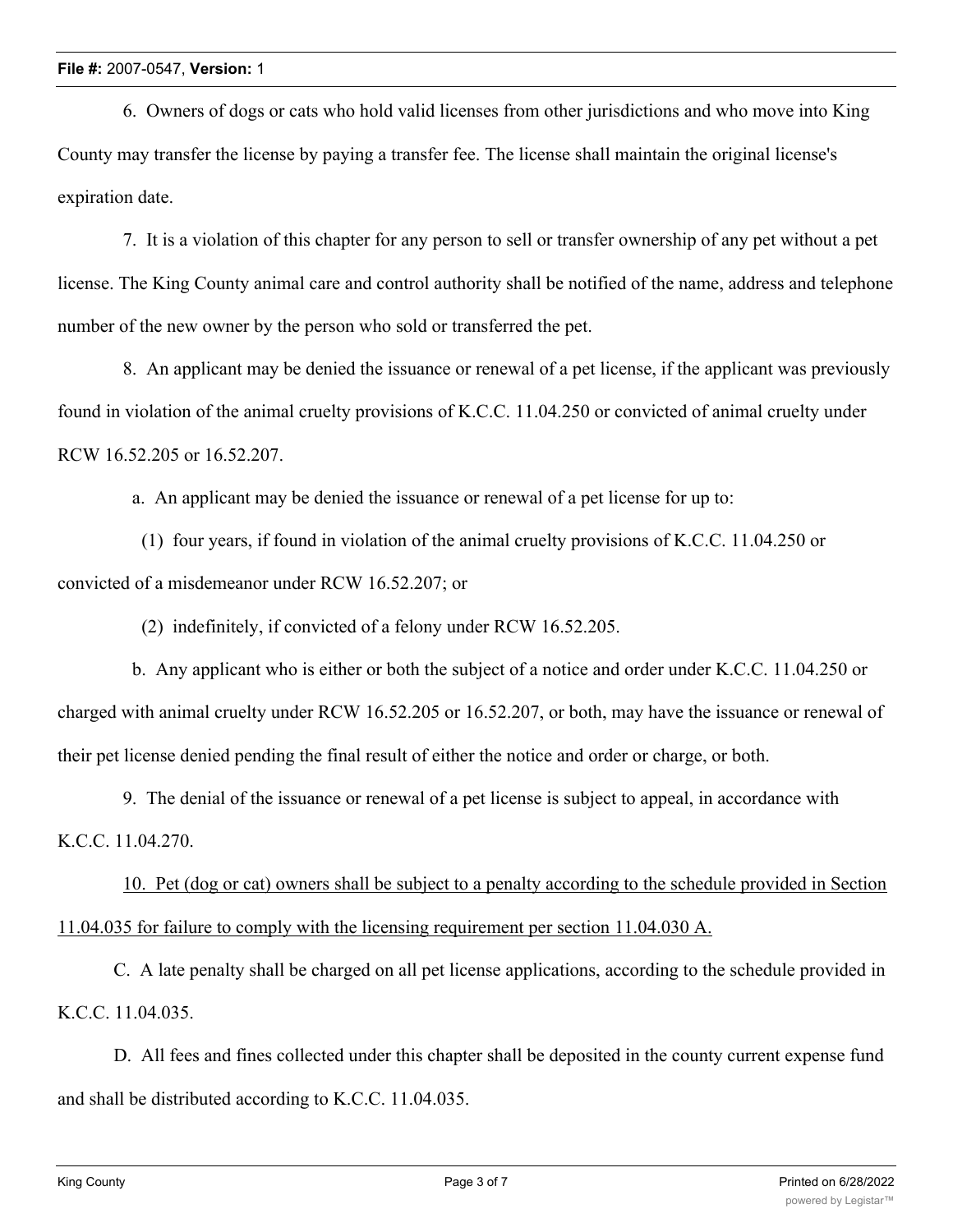#### **File #:** 2007-0547, **Version:** 1

E. It is a violation of this chapter for any person to knowingly issue a check for which funds are insufficient or to stop payment on any check written in payment of fees in this chapter. Any license or penalty paid for with those types of checks are, in the case of the license, invalid; and in the case of the penalty, still outstanding. Costs incurred by the county in collecting checks of this nature shall be considered a cost of abatement and are personal obligations of the animal owner under K.C.C. 11.04.300.

F. This section shall not apply to dogs or cats in the custody of a veterinarian or animal shelter or whose owners are nonresidents temporarily within the county for a period not exceeding thirty days.

#### **11.04.033 Animal shelter, kennel, grooming service, cattery and pet shop - General licenses -**

**Requirements.** All animal shelters, kennels, catteries, hobby kennels, hobby catteries, pet shops and grooming services must be licensed by the animal care and control authority. Licenses shall be valid for one year from the date of application. Fees shall be assessed as provided in K.C.C. 11.04.035. There is no proration of the license fee. Renewal licenses shall retain the original expiration date whether renewed on or after their respective renewal month. Any person or persons who engage in more than one of the services or maintains more than one of the types of facilities cited in this section shall pay license fees as provided in K.C.C. 11.04.035. Veterinarians shall obtain the required licenses for any service other than a service that by law may be performed only by a veterinarian, but no such a license shall be required for veterinarians' possession of animals solely for the purposes of veterinary care.

#### **11.04.035 License fees and penalties.**

- A. The following fees are applicable as provided in this chapter:
	- 1. Pet license

| a. Unaltered (dog or cat) | \$60.00 |
|---------------------------|---------|
| b. Altered                | \$20.00 |
| 2. Juvenile pet license   | \$5.00  |

3. Senior citizen - lifetime license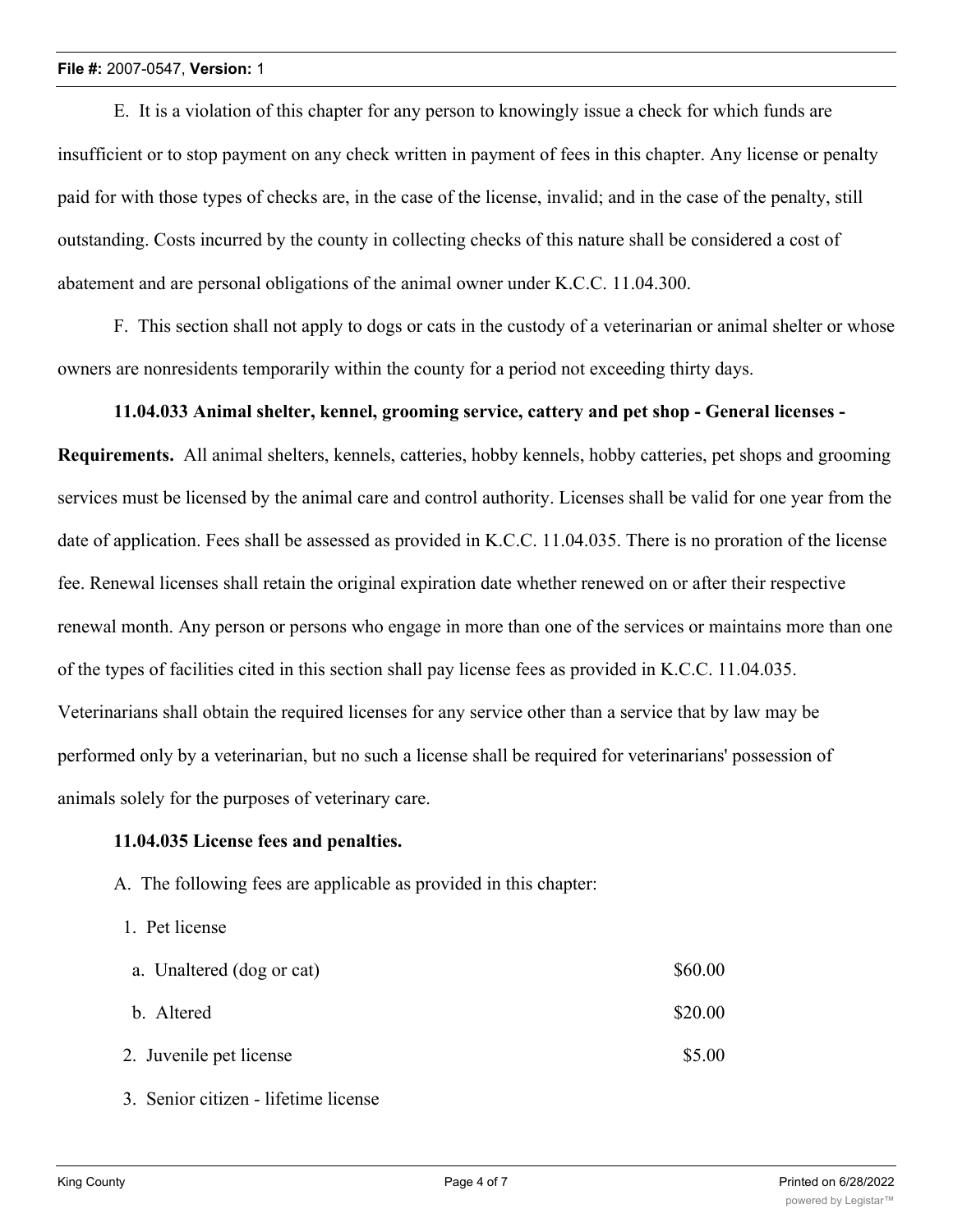| insrsid7240912a. Senior citizen - lifetime license - dog                                               |          | \$20.00 |  |  |
|--------------------------------------------------------------------------------------------------------|----------|---------|--|--|
| b. Senior citizen - lifetime license - cat                                                             | \$12.00  |         |  |  |
| 4. Replacement tag                                                                                     | \$5.00   |         |  |  |
| 5. Transfer fee                                                                                        | \$3.00   |         |  |  |
| 6. Animal shelter                                                                                      | \$250.00 |         |  |  |
| 7. Kennel and cattery                                                                                  |          |         |  |  |
| a. Hobby                                                                                               | \$50.00  |         |  |  |
| b. Commercial                                                                                          | \$250.00 |         |  |  |
| 8. Pet shop                                                                                            | \$250.00 |         |  |  |
| 9. Grooming service                                                                                    |          |         |  |  |
| a. Operating alone                                                                                     | \$150.00 |         |  |  |
| b. When operated in conjunction with pet shop or                                                       | \$150.00 |         |  |  |
| kennel or veterinarian                                                                                 |          |         |  |  |
| 10 Guard dog registration                                                                              | \$100.00 |         |  |  |
| 11. Exotic pet                                                                                         |          |         |  |  |
| a. New                                                                                                 | \$500.00 |         |  |  |
| b. Renewal                                                                                             | \$250.00 |         |  |  |
| 12. Service animal no charge                                                                           |          |         |  |  |
| 13. K-9 police dog no charge                                                                           |          |         |  |  |
| 14. Individual private animal placement permit                                                         | \$25.00  |         |  |  |
| 15. Organizational private animal placement permit                                                     | \$10.00  |         |  |  |
| B. The following late fees are applicable to license renewal applications as provided in this chapter: |          |         |  |  |

1. Received after ((forty-five)) fifteen days of license expiration, ((\$15.00)) \$25.00 but before ((ninety

)) sixty days or failure to comply with K.C.C. 11.04.030.C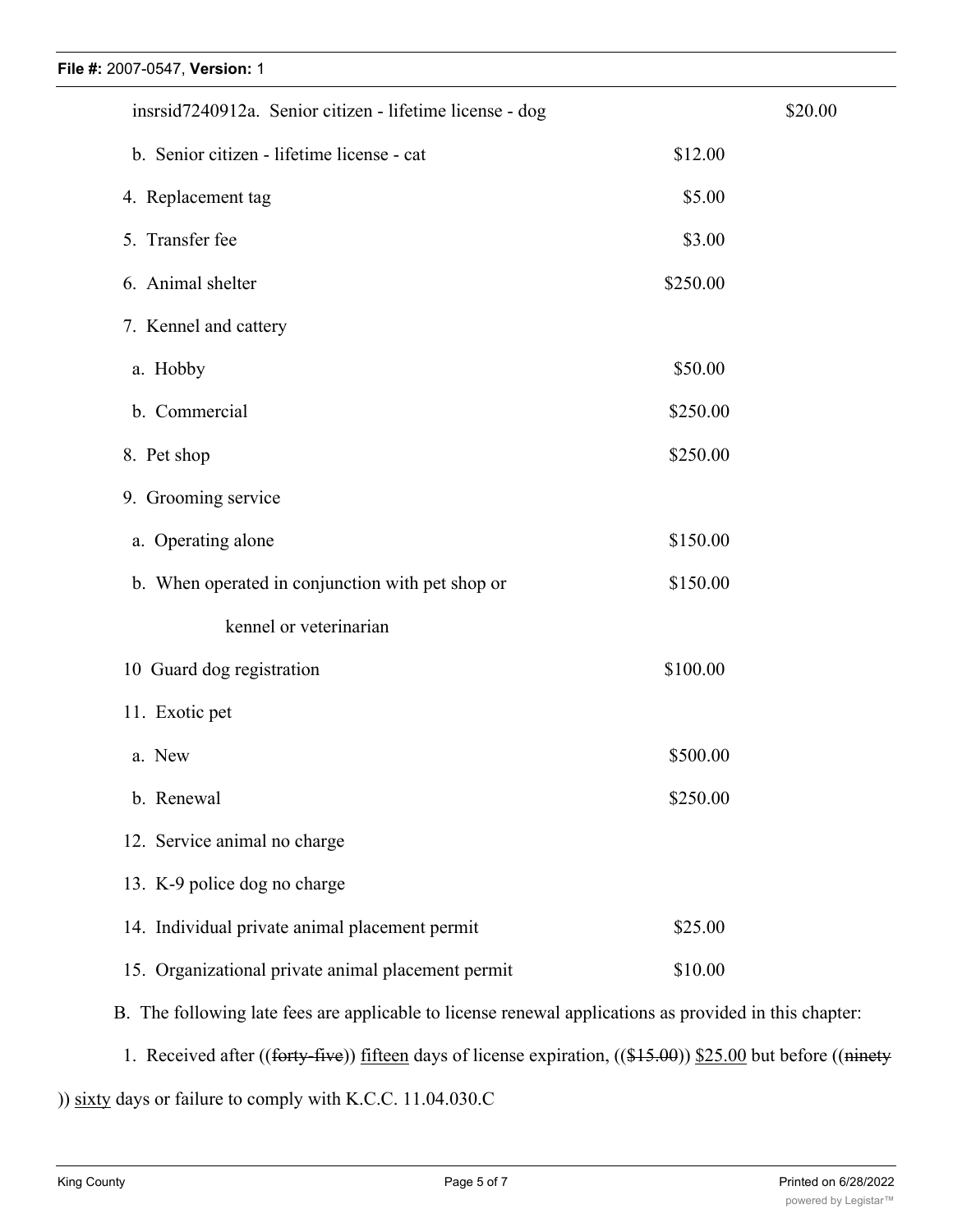#### **File #:** 2007-0547, **Version:** 1

2. ((Received after ninety days of license expiration, \$20.00 but before one hundred thirty-five days))

## After sixty days of delinquency, pet (cat or dog) shall be considered unlicensed

- ((3. Received after one hundred thirty-five \$40.00 days of license expiration))
- C. The following penalties shall be assessed:

| 1. Dog leash law violations                |            |
|--------------------------------------------|------------|
| a. First notice                            | \$25.00    |
| b. Successive violations within one year   | \$50.00    |
| 2. Civil penalties maximum                 | \$1,000.00 |
| 3. Animal abandonment                      | \$500.00   |
| 4. Unlicensed pet (cat or dog) (pet owner) | \$125.00   |

D. The following service fees apply as provided in this chapter:

1. Adoptions - per animal \$75.00

This is a one-price fee that includes the fee for adopting an animal, the license fee and the spaying or neutering of the animal.

2. Spay or neuter deposit - per animal as required in K.C.C. 11.04.210B.1.a

## \$50.00

| 3. Impound or redemption                       |          |
|------------------------------------------------|----------|
| a. Dog, cats other small animals first offense | \$45.00  |
| Second offense, within one year                | \$85.00  |
| Third offense within one year                  | \$90.00  |
| b. Livestock                                   | \$100.00 |
| 4. Kenneling - per 24 hours or portion thereof | \$12.00  |

 5. In-field pick up of an owner's deceased \$20.00 unlicensed pet or pick up of an unlicensed pet released voluntarily to animal care and control